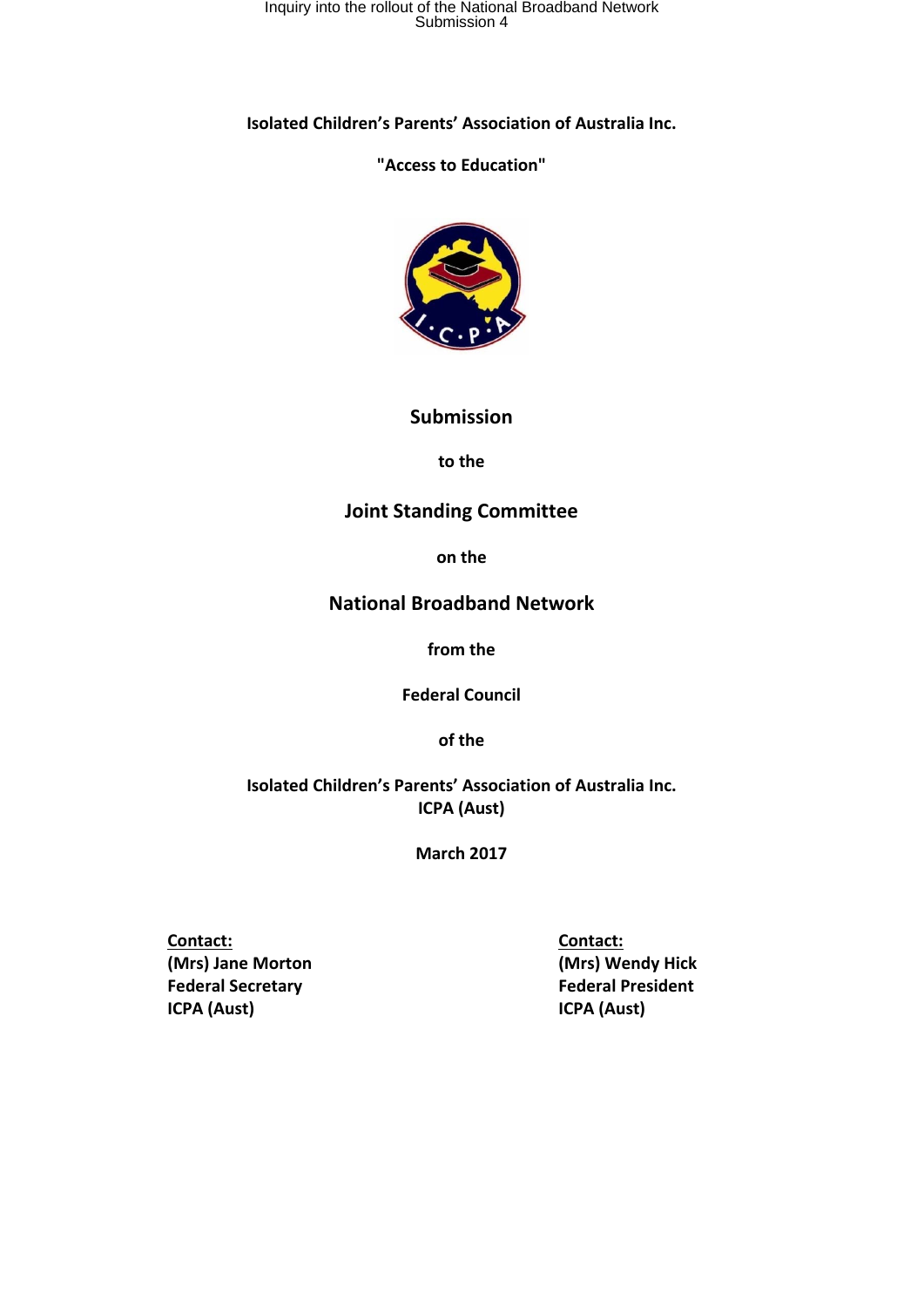The Isolated Children's Parents' Association of Australia, ICPA (Aust), welcomes the opportunity to contribute to the Joint Standing Committee discussion on the National Broadband Network.

Fast, reliable and affordable internet connections are essential to our members, however for far too long people that live, work and are educated in the bush, have had to put up with a less than equitable situation with regard to their telecommunication needs.

ICPA (Aust) is a voluntary, apolitical parent body dedicated to ensuring all geographically isolated students have equity of access to a continuing and appropriate education. The majority of member families of the Association reside in geographically isolated areas of Australia and all share a common goal of achieving equitable access to education for their children and the provision of services required to achieve this. Students whose family home is in rural and remote Australia and who are enrolled in Schools of Distance Education, rely heavily on telecommunications to access daily lessons, via both telephone and internet. Most would be in the 0.7% of the population that have no access to any mobile network and the majority would also be in the 3% of the population that will rely on satellite to access the internet. In 2016, ICPA produced a resource video showcasing distance education on rural properties and viewing the video provides a better understanding of some of the communication needs in relation to distance education lessons. CLICK HERE to view the Distance Education Video.

Our member families also attend small rural schools that are dependent on internet for schoolwork, research, teacher assistance/mentoring, specific needs sessions, as well as landlines for contact for teacher support, emergencies and general administration tasks of a school. There are quite a few rural small schools which are not in mobile coverage areas and struggle with receiving adequate internet service.

We are pleased to provide the following comments for the Joint Standing Committee on the National Broadband Network:

#### *a. rollout progress with particular regard to the NBN Co Limited Statement of Expectations issued by Shareholder Ministers on 24 August 2016;*

- As the curriculum for the Schools of Distance Education has moved to an online format, it is essential that students accessing their compulsory years of schooling have priority of connection to the Sky Muster service, especially those with no other form of internet connection. The installation process has been plagued by problems with our members reporting multiple appointment cancellations with no notification, and that the service is not always up and running when the technician leaves.
- A troubleshooting guide needs to be given when Sky Muster is installed so that consumers can troubleshoot small problems themselves such as being plugged into the wrong port or for guidance on whether to call the RSP or **nbn** when the service is not working.
- There are people who would like to subscribe to the **nbn** network who are being told that Sky Muster is their only option but they are actually eligible for the fixed wireless network. Due to maps not being updated in a timely manner, their application is being refused by their RSP. For example: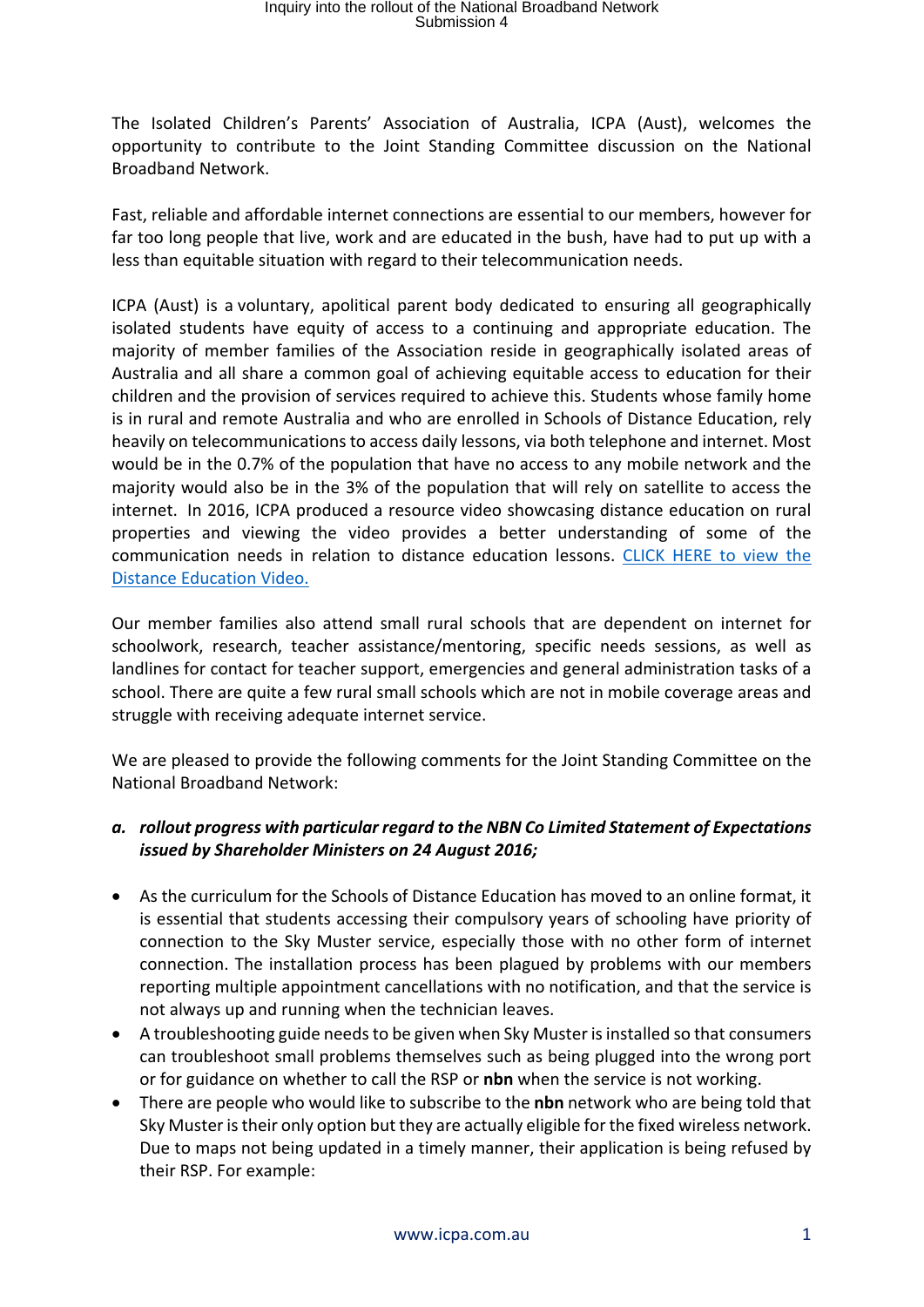*"Telstra will not perform a site assessment on a residence that does not show that service class 5 is available and they say that no service provider will do that."* 

However, **nbn** provide different information *"This address has not yet been updated on our rollout map, which is indicative only, but if you request that your service provider check the service portal, they should be able to place an order for nbn™ fixed wireless installation for you. There is no need for further testing before placing the order but a determination of signal strength and serviceability will be made by the installer on the day."* 

This type of misinformation causes great confusion for our members.

### *b. utilisation of the national broadband network in connected localities in both metropolitan and regional areas, and the identification of opportunities to enhance economic and social benefits;*

ICPA (Aust) values vibrant rural communities and the economic contribution these communities make to the overall economy is considerable. For those living in rural and remote areas, an adequate internet service can help bridge the divide, making the often great distances to physical services inconsequential. Those running businesses outside city centres, particularly in agriculture, crave an advanced internet service that allows them to uptake the latest technology to sustain and expand their productivity. Educational outcomes are enhanced when innovative experiences afford students an otherwise impossible learning experience such as virtual tours of faraway places including their capital city, museums and cultural performances for example. The revitalisation of regional communities is dependent on the NBN Co delivering all that it promised to do.

## *c. Australia's comparative global position with regard to residential broadband infrastructure; particularly relative to other large, developed economies;*

When it comes to internet service, Australia could be a world leader in technological advancements to overcome the challenges facing rural and remote connectivity. When our geographically isolated students are struggling to access the digitised curriculum due to substandard broadband infrastructure, this may be indicative that our position falls behind that of other large developed countries.

#### *d. national broadband network activation rates, user demand, usage patterns and trends, and any identified impediments to the take-up of national broadband network services;*

There is a huge demand in rural and remote areas for a reliable and affordable internet service. The provision of an Education Port is a huge assistance for those studying via distance education however it does not assist those studying at a tertiary level or rural schools and students returning home from boarding school during holiday breaks who are required to complete assessments. Again, it could be a great equaliser but instead of bridging the divide it is in fact making the gap wider. The concern over reliability is causing a negative impact in uptake though many of our members have no option but to utilise the **nbn** Sky Muster satellite for their internet needs.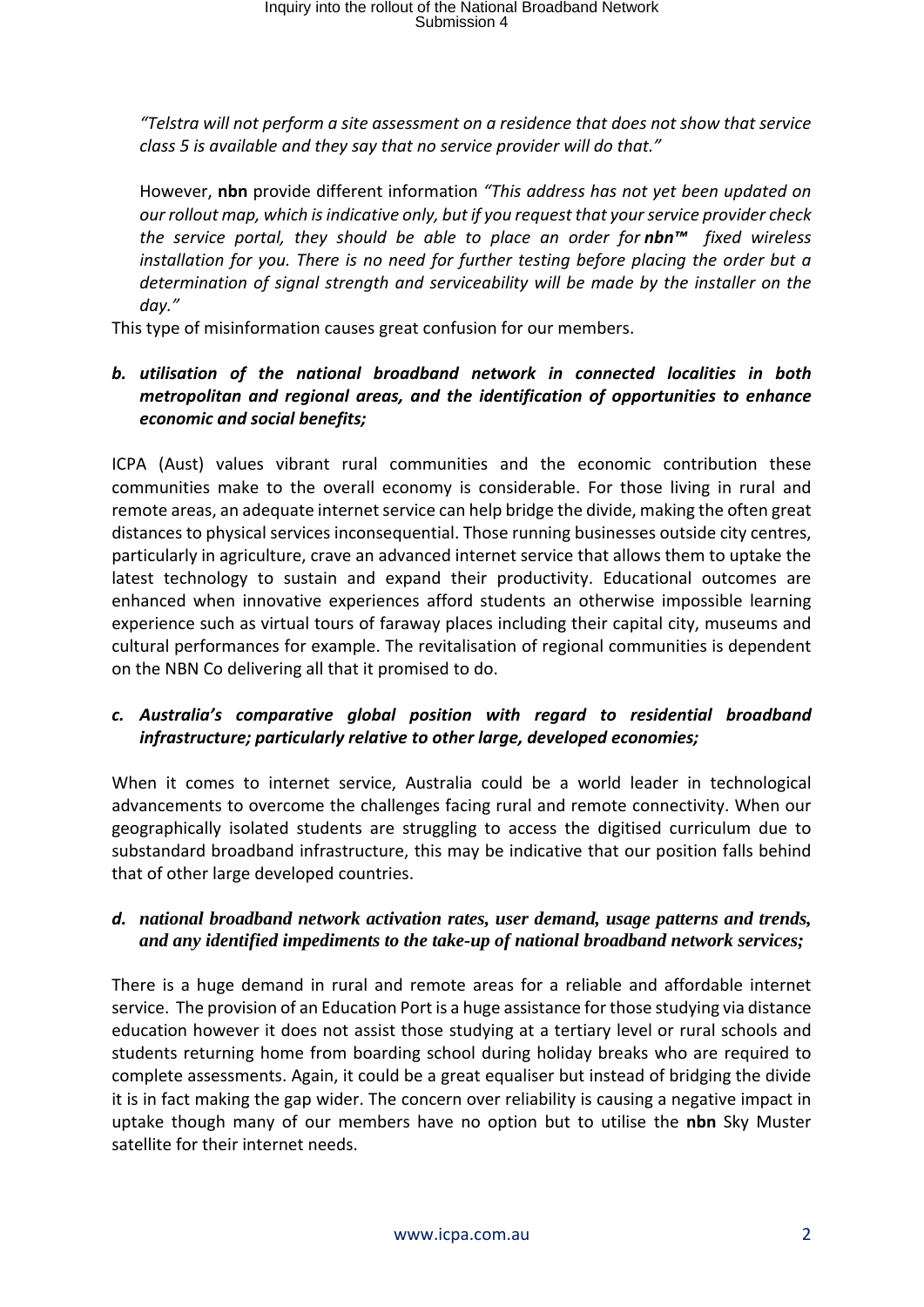The Fair Use Policy (FUP) in place with Sky Muster plans negatively impacts on those studying at a tertiary level, students at rural schools and boarding students coming home for school holidays. The FUP is an impediment for rural students and not at all comparable to what is offered in metropolitan areas. Peak and off peak times are very constrictive and limiting and *Shaping*, which happens when the monthly data allowance is exceeded, restricts much of our members' ability to conduct their business or study unless they are a distance education student.

### *e. any market, industry, or regulatory characteristics that may impede the efficient and cost-effective rollout of the national broadband network; and*

The issues around installations have caused great concern for our members. The lack of qualified installers and repeated cancelled appointments with no notice do nothing to instill confidence in the NBN Co. Instances where entire installs have had to be redone due to installer error or equipment failures are not uncommon.

#### *f. any other matter pertaining to the national broadband network rollout that the committee considers relevant.*

 Retail (Internet) Service Providers who sell **nbn™** internet into Legacy network areas (Fixed Wireless and Sky Muster) should be required to provide an information pack to potential VoIP telephone users that explains the pros and cons of converting to an Internet based Telephone service. ICPA (Aust) has concerns that some Retail Service Providers (RSPs) are touting VoIP over Sky Muster satellite as a replacement for a fixed line telephone service. NBN Co are saying that VoIP is NOT a suitable replacement for a fixed line service due to issue with latency (delay) and reliability as this service is impacted by adverse weather conditions i.e. rain and dust and also it is very dependent on mains (240 volt) power (no power = no phone). Both internet and telephone service rely on the same modem therefore if your modem is not working one would have no internet AND no phone. If a consumer does choose to swap to a VoIP service and cancels their land line and then finds that it is unsuitable it MAY be very difficult to get the fixed line service reconnected.

A VoIP platform can create a lot of potential headaches for Distance Education home schoolrooms if it is VoIP via a satellite network or a combination of networks which also include satellite networks.

Depending on how you have set up your internet plan, potential issues may arise that if you exceed your monthly plan then you may have no phone at all or the plan may slow down sufficiently that the phone will not work. The issue of fault restoration time ‐ no phone as well as no internet. Potential consumers are not being provided with sufficient information to enable them to make an informed choice.

 A dedicated fault reporting line / advice line for Sky Muster customers with call centre operators who understand the situation for outback customers. Currently there are too many steps with fault reporting and customers being shunted back and forth between their RSP and **nbn**. This is causing unnecessary frustration for end users.